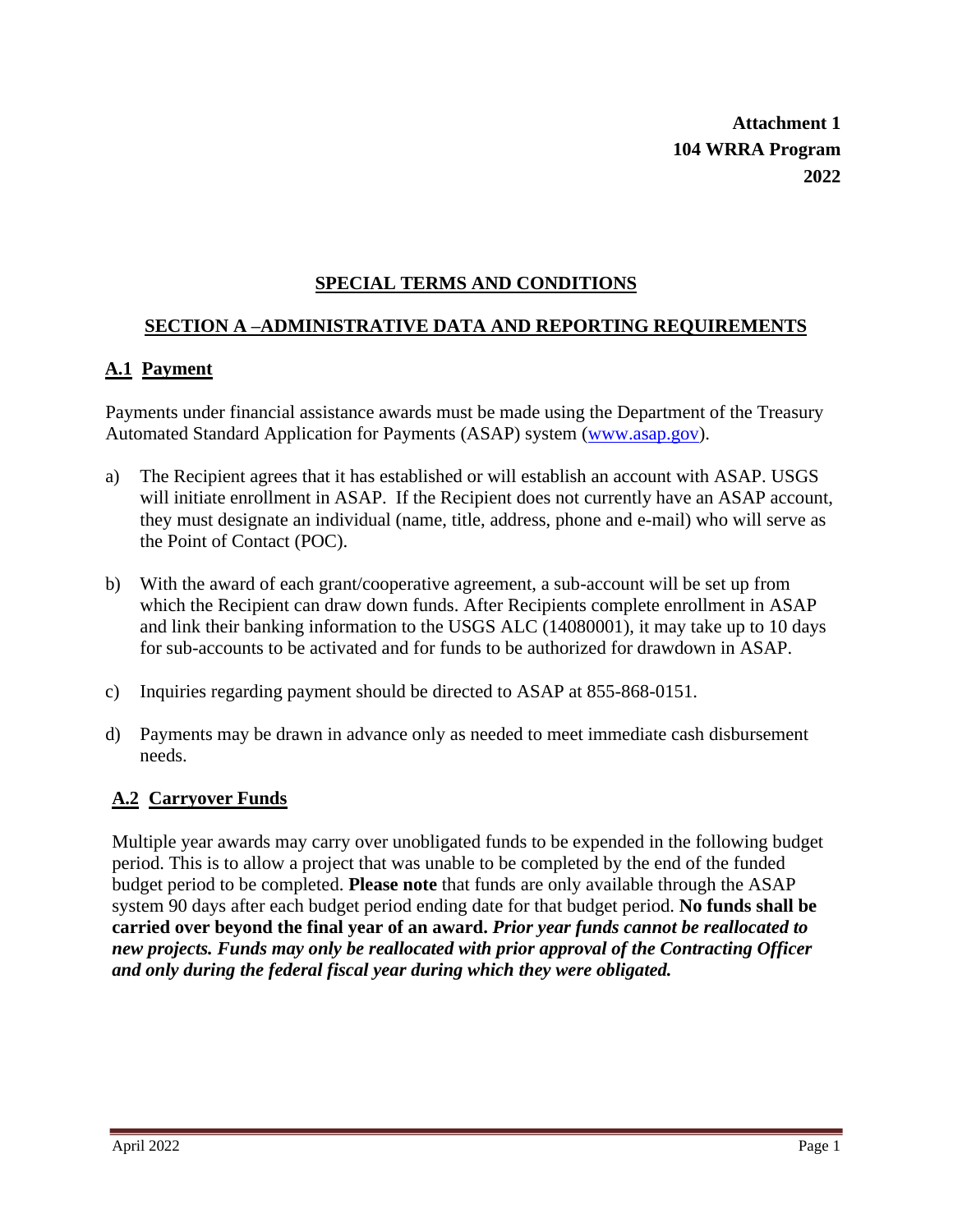## **A.3 Assistance Administration**

This award will be administered by:

U.S. Geological Survey Office of Acquisition and Grants 12201 Sunrise Valley Drive, MS 205 Reston, VA 20192 Attn: Sara Roser Telephone: 703-648-7357 Email: [sroser@usgs.gov](mailto:sroser@usgs.gov)

## **A.4 Reporting Requirements**

(a) The recipient shall prepare an Annual Program Report summarizing its activities during the reporting period under its base grant, national competitive grant program awards for which it is the lead institute, internships, and coordination awards funded either by the USGS or by passthrough funds from another Federal agency. **The reporting period for the annual program is September 1 through August 31.**

(b) **The Annual Program Report is to be submitted to the Program Manager, Tanja Williamson (tnwillia@usgs.gov) by October 31 of each year until further notice. If necessary, please estimate activity for the last month of the annual reporting period.** The final report for coordination awards should be submitted within 120 days after the completion date of the individual award.

(c) **The Annual Program Report** for each Institute shall consist of the following components

(1) **RESEARCH**: A synopsis of each ongoing research project and of each research project completed during the reporting period. This includes projects funded under the base grant and the National Competitive Grant Program, as well as projects supported by supplemental grants funded by the USGS and other Federal agencies. Include only those National Competitive Grant Program projects for which you are the lead institute.

(2) **PUBLICATIONS**: A list of all reports published during the reporting period as a result of projects supported with section 104 and required matching funds, including base grants and National Competitive Grant awards for which you are the lead institute, and as a result of supplemental awards.

(3) **INFORMATION TRANSFER PROGRAM**: A brief description of information transfer activities supported with section 104 and required matching funds during the reporting period.

(4) **STUDENT SUPPORT**: A summary of the number of students supported with section 104 and required matching funds, including the base grant and National Competitive Grant Program awards for which you are the lead institute. Report, also, the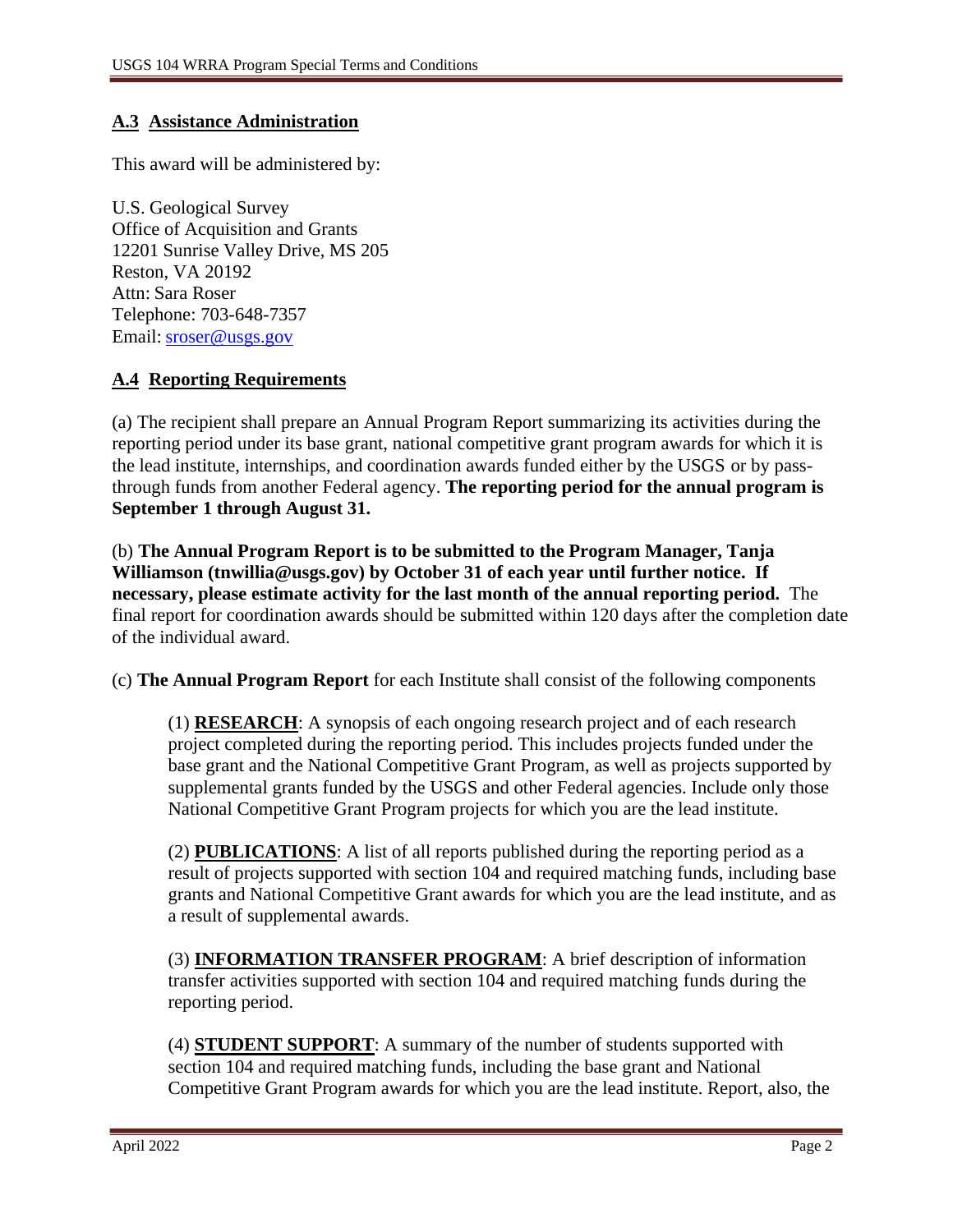number of students supported under the NIWR-USGS Student Internship Program and other supplemental awards during the reporting period.

(5) **STUDENT INTERNSHIP PROGRAM**: A Student Evaluation of Internship at the U.S. Geological Survey for each student who completed an internship during the reporting period.

(6) **NOTABLE ACHIEVEMENTS AND AWARDS**: Provide a brief description of any especially notable achievements and awards resulting from work supported with section 104 and required matching funds and by supplemental grants during the reporting period.

(d) Supplemental awards may require progress reports; this requirement will be stated within the award document.

# **A.5 Annual Financial Reports**

- a) The Recipient must submit an annual SF 425, Federal Financial Report, for each individual USGS award. The SF 425 is available at *ht[tps://www.grants.gov/](http://www.grants.gov/web/grants/forms/post-)w[eb/grants/forms/post](http://www.grants.gov/web/grants/forms/post-)award-reporting-forms.html.* The SF 425 will be due within 90 days following the end of the budget period.
- b) The SF 425 must be submitted electronically through GrantSolutions (*ht[tps://www.home.](http://www.home.grantsolutions.gov/home))g[rantsolutions.gov/home\)](http://www.home.grantsolutions.gov/home))* or by e-mail to [SF425@usgs.gov w](mailto:SF425@usgs.gov)ith a cc to the USGS Grants Specialist (sroser@usgs.gov). Recipient must include the USGS award number inthe subject line of all e-mail correspondence. If, after 90 days, Recipient has not submitted areport, the Recipient's account in ASAP will be placed in a manual review status until the report is submitted.

# **A.6 Final Financial Report**

- a) The Recipient will liquidate all obligations incurred under the award and submit a final SF 425, Federal Financial Report in accordance with C.3.b. no later than 120 calendar days after the Agreement completion date.
- b) Recipient will promptly return any unexpended federal cash advances or will complete a final draw from ASAP to obtain any remaining amounts due. Once 120 days has passed since the Agreement completion date, USGS shall unilaterally deobligate federal funds as reflected in the Final SF 425.
- c) Subsequent revision to the final SF 425 will be considered only as follows:
	- i. When the revision results in a balance due to the Government, the Recipient must submit a revised final SF 425, Federal Financial Report, and refund the excess payment whenever the overcharge is discovered, no matter how long the lapse of time since the original due date of the report.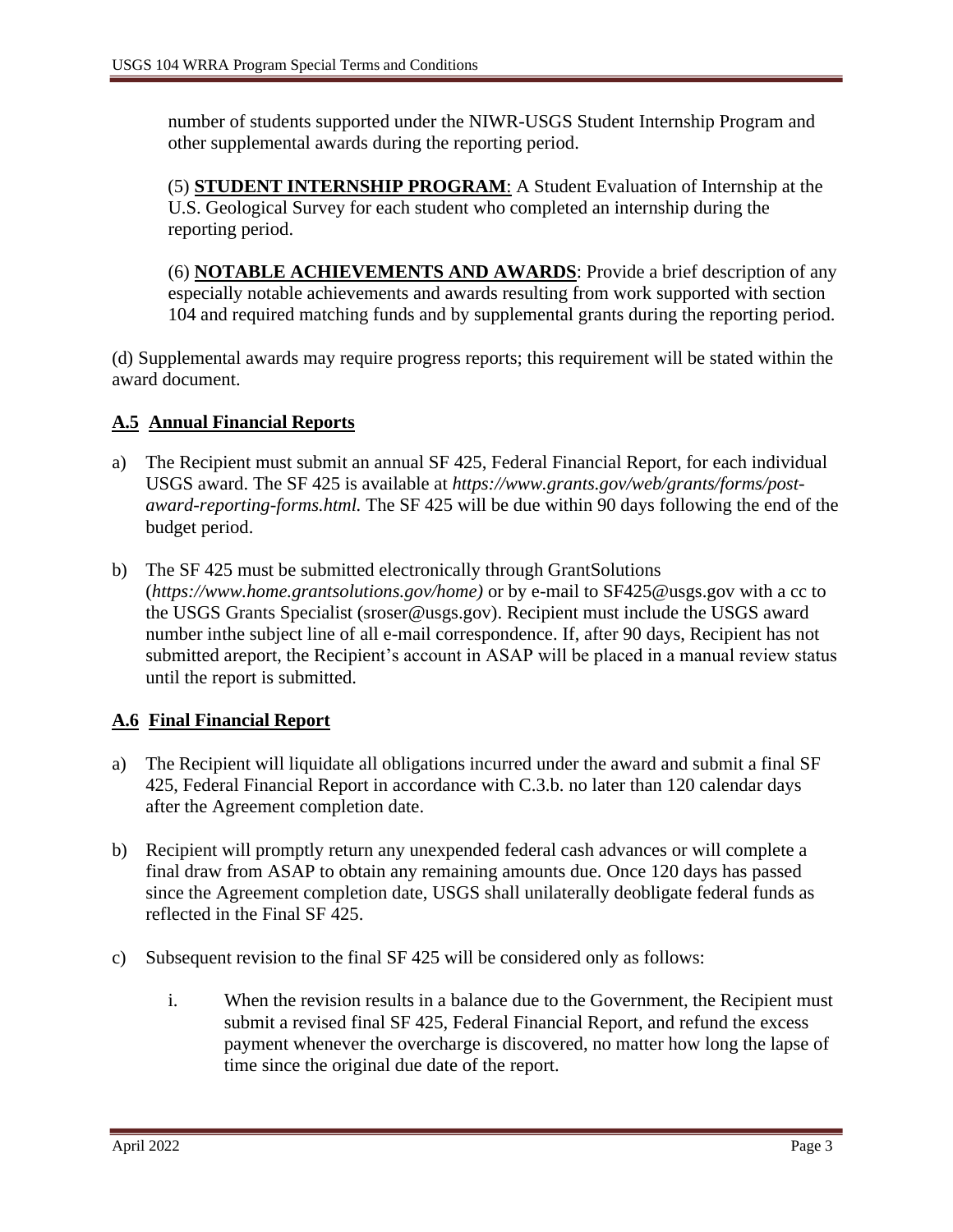ii. When the revision represents additional reimbursable costs claimed by the Recipient, a revised final SF 425 may be submitted to the USGS Grants Management Official with an explanation. If approved, the USGS will either request and pay a final invoice or reestablish the ASAP subaccount to permit the Recipient to make a revised final draw. Any revised final report representing additional reimbursable amounts must be submitted no later than 1 year from the due date of the original report, i.e., 16 months following the Agreement completion date. USGS will not accept any revised SF 425 covering additional expenditures after that date and will return any late request for additional payment to the Recipient.

# **A.7 Institute Director**

The Institute Director, who is designated by the Recipient, is responsible for the technical direction of the research.

# **A.8 Project Officer**

(a) The Project Officer will work closely with the Institute Director to ensure that all technical requirements are being met. The Project Officer's responsibilities include, but are not limited to, providing technical advice on the accomplishment of the Recipient's objectives; reviewing the technical content of the report and the other information delivered to the USGS; determining the adequacy of the program reports; and conducting site visits in coordination with the Contracting Officer as necessary.

(b) The Project Officer does not have the authority to issue any technical direction which constitutes an assignment of additional work outside the scope of the award; in any manner causes a change in the total costs or the time required for performance of the award; or changes any of the terms, conditions, or general provisions of the award.

# **A.9 Contracting Officer**

The Contracting Officer is authorized to enter into and/or terminate awards. The Contracting Officer is the sole authority designated to modify the funds and stated terms and conditions of the award. The Contracting Officer, in coordination with the Project Officer, will ensure the effective utilization of Federal funds.

# **A.10 Adherence to Original Research Objectives and Budget Estimates**

(a) Any commitments or expenditures incurred by the Recipient in excess of the funds provided by this award shall be the responsibility of the Recipient. Expenditures incurred prior to the effective date of this award cannot be charged against award funds unless provided for in this award.

(b) The following changes require advance written approval by the Contracting Officer (CO). The request must be submitted to the CO at least 30 calendar days prior to the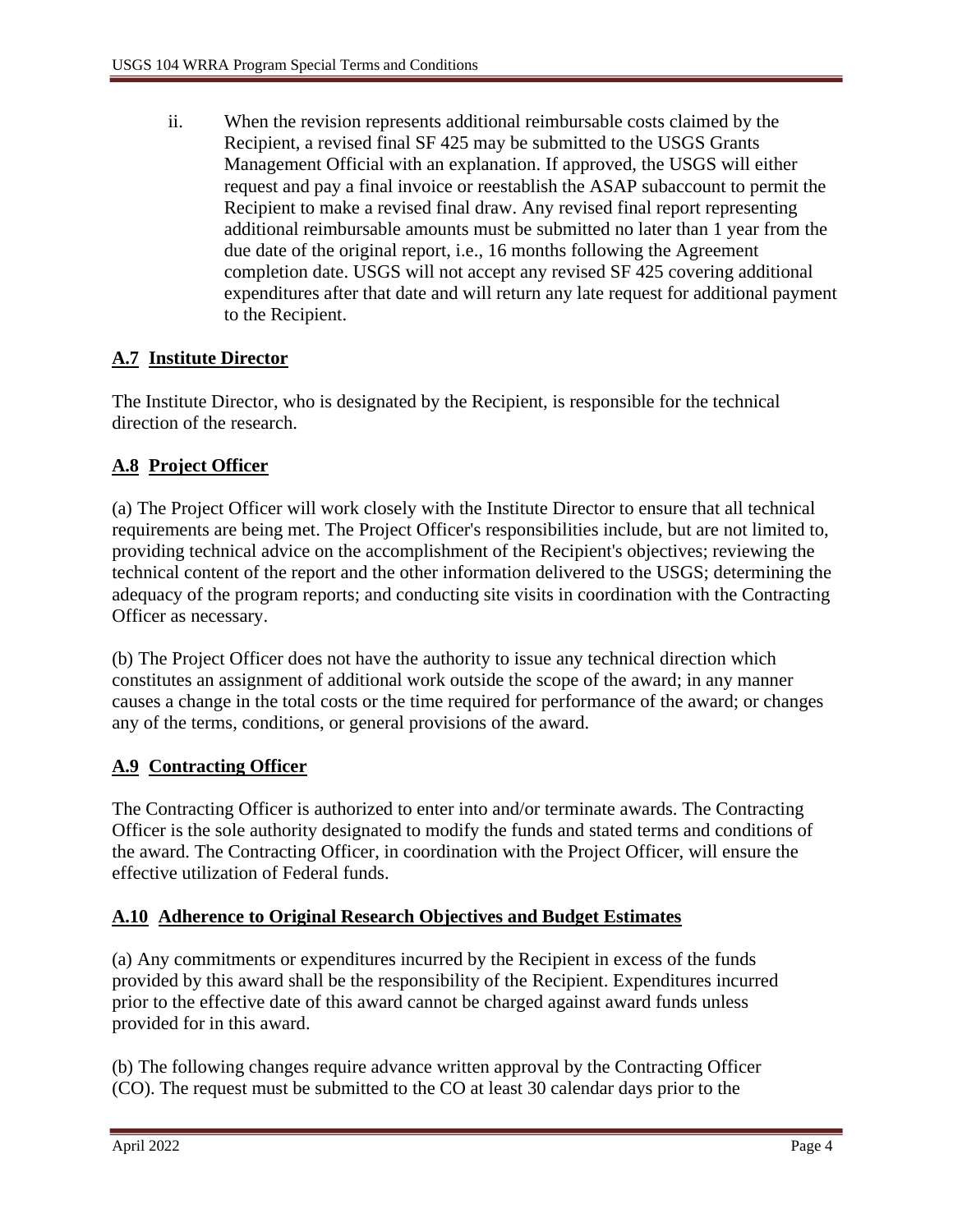requested effective date of the change:

(1) Changes in the scope, objective, or key personnel referenced in the Recipient's proposal;

(2) Transfer of funds between direct cost categories when the cumulative amount of transfers during the project period exceeds 10 percent of the total award;

(3) Foreign travel;

(4) Acquisition of non-expendable personal property having a useful life of more than one year and having an acquisition cost \$5,000 or more; and

(5) Change in the project period for internships, competitive awards, supplemental awards funded by the USGS and other Federal agencies. The Recipient shall submit a revised budget indicating the planned use of all unexpended funds during the extension period. This request must be submitted no later than 30 days prior to the expiration date of the budget and or award period.

(c) The Recipient shall submit a revised financial estimate and plan for (2) through (5) above.

(d) The CO will notify the Recipient in writing within 30 calendar days after receipt of the request or revision or adjustment whether or not the request has been approved.

# **A.11 Publications**

## (a) Acknowledgment of Support

Recipient is responsible for assuring that an acknowledgment of USGS support:

1. is made in any publication (including World Wide Web pages) of any material based on or developed under this Agreement, in the following terms:

> This material is based upon work supported by the U.S. Geological Survey under Grant/Cooperative Agreement No. (*insert agreement number*).

- 2. is orally acknowledged during all news media interviews, including popular media such as radio, television and news magazines.
- (b) Disclaimer

Recipient is responsible for assuring that every publication of material (including World Wide Web pages) based on or developed under this Agreement, contains the following disclaimer:

The views and conclusions contained in this document are those of the authors and should not be interpreted as representing the opinions or policies of the U.S.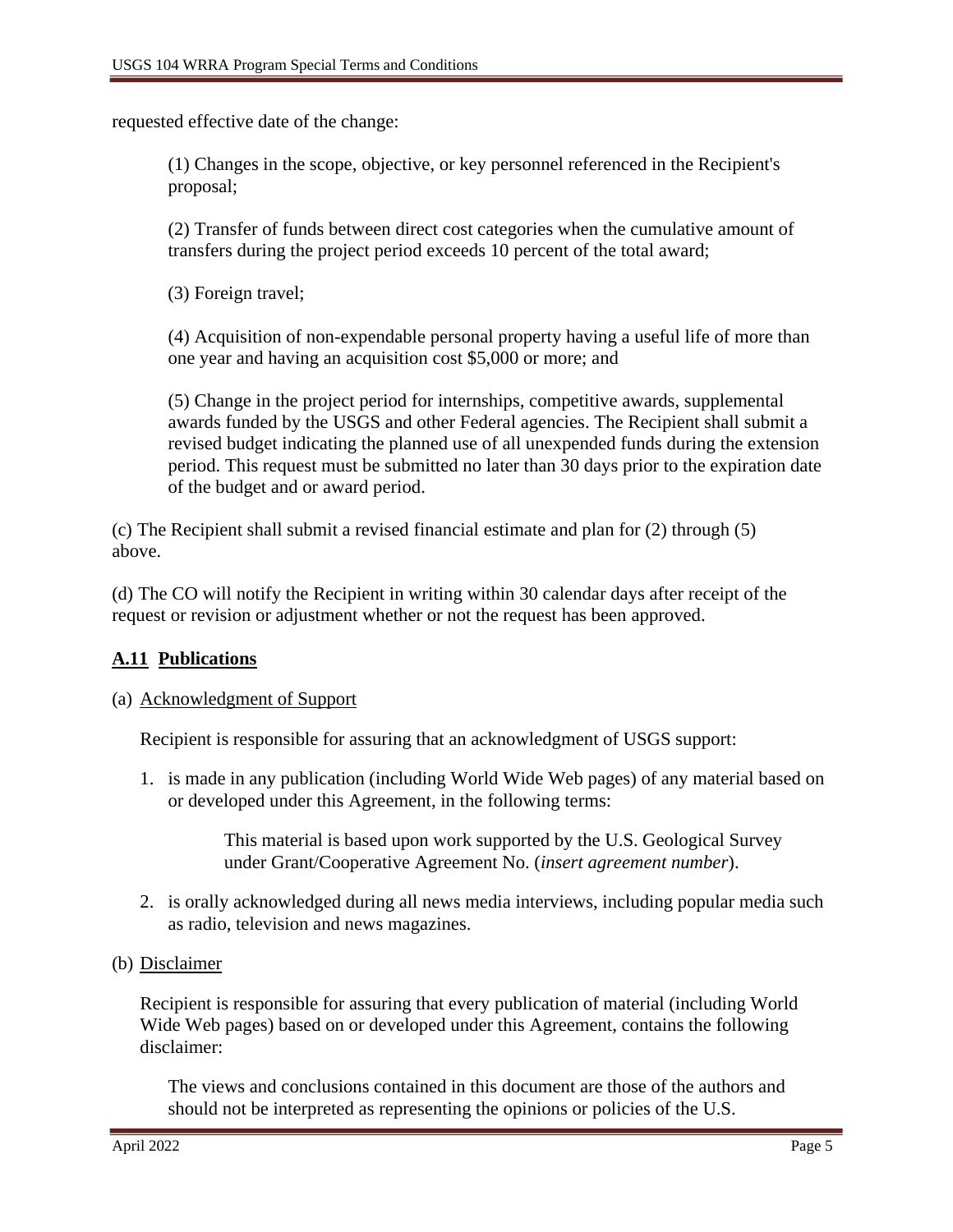Geological Survey. Mention of trade names or commercial products does not constitute their endorsement by the U.S. Geological Survey.

#### (c) USGS Logo

Use of the USGS logo (also known as "visual identity" or "identifier") constitutes the recipient's agreement to and acceptance of the following terms:

- The USGS identifier is trademarked and not in the public domain.
- Use of the trademarked USGS identifier is authorized by USGS for use only by recipients of USGS funding.
- Use is authorized on information products that result from research funded by the financial assistance award.
- Use the USGS identifier for any other purpose without written permission from USGS is prohibited; doing so constitutes trademark infringement.
- Recipient will adhere to the design requirements, which are as follows:
	- o The USGS identifier must appear in black, white, or green only.
	- o The USGS identifier cannot be modified in any way except for proportional sizing.
	- o The USGS identifier should appear at the same size as logos of other agencies, if any.
	- o If used on a digital product, the USGS identifier should link to [www.usgs.gov](http://www.usgs.gov/)

#### (d) Publication

Publication of the results of any project carried out under this assistance award is authorized in professional journals, trade magazines, or may be made by the USGS. Such manuscripts or publications submitted to journals or professional publications for publication shall be accompanied by the following notation:

This manuscript is submitted for publication with the understanding that the United States Government is authorized to reproduce and distribute reprints for Governmental purposes.

#### (e) Copies for USGS

Recipient is responsible for assuring that the USGS Project Office is provided a digital version, preferably as a MS Word DOCx file, of every accepted manuscript upon acceptance for publication by the journal.

#### (f) Department of the Interior Requirements

Two copies of each publication produced under a Grant or Cooperative Agreement shall be sent to the Natural Resources Library with a transmittal that identifies the sender and the publication. The address of the library is: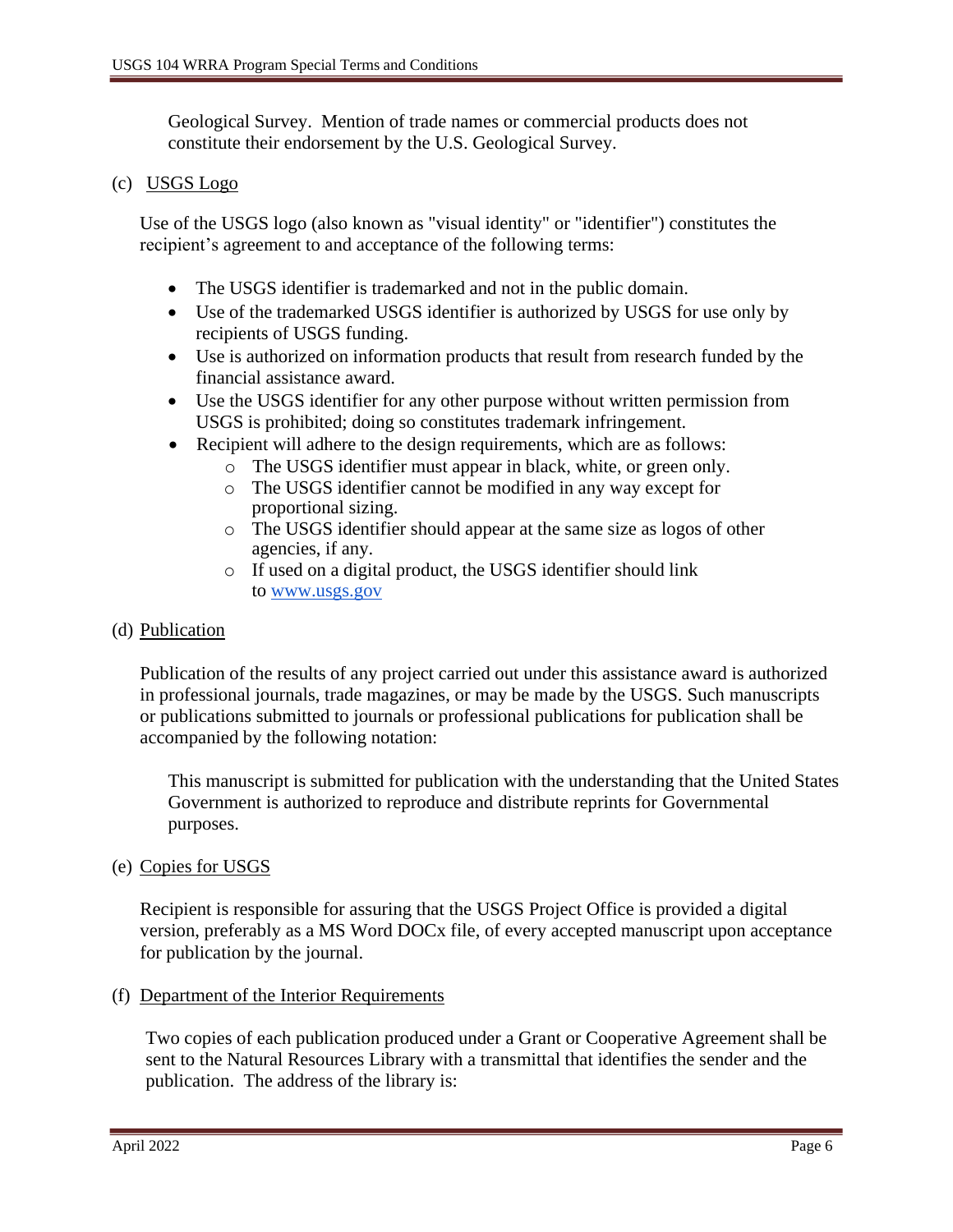U.S. Department of the Interior Natural Resources Library Division of Information and Library Services Gifts and Exchange Section 18th and C Streets, NW Washington, DC 20240

## **A.12 Involvement Statement**

There will be no substantial involvement by the USGS in performance of this grant.

## **A.13 Pre-Agreement Costs**

The Recipient is not authorized to incur costs prior to the award of this Agreement. Costs incurred prior to the award of this agreement are not allowable.

## **A.14 Modification**

This award may be modified in writing by mutual consent of the Recipient representative and the Contracting Officer.

# **SECTION B - GENERAL PROVISIONS**

## **B.1 Department of the Interior Standard Terms and Conditions**

The Recipient shall be subject to the Department of the Interior Standard Terms and Conditions which are incorporated herein by reference and available on the Internet at: *<https://www.doi.gov/grants/doi-standard-terms-and-conditions>*

# **B.2 Additional Terms and Conditions**

- (a) Research Integrity
	- (1) USGS requires that all grant or cooperative agreement Recipient organizations adhere to the Federal Policy on Research Misconduct, Office of Science and Technology Policy, December 6, 2000, 65 Federal Register (FR) 76260. The Federal Policy on Research Misconduct outlines requirements for addressing allegations of research misconduct, including the investigation, adjudication, and appeal of allegations of research misconduct and the implementation of appropriate administrative actions.
	- (2) The Recipient must promptly notify the USGS Project Office when research misconduct that warrants an investigation pursuant to the Federal Policy on Research Misconduct is alleged.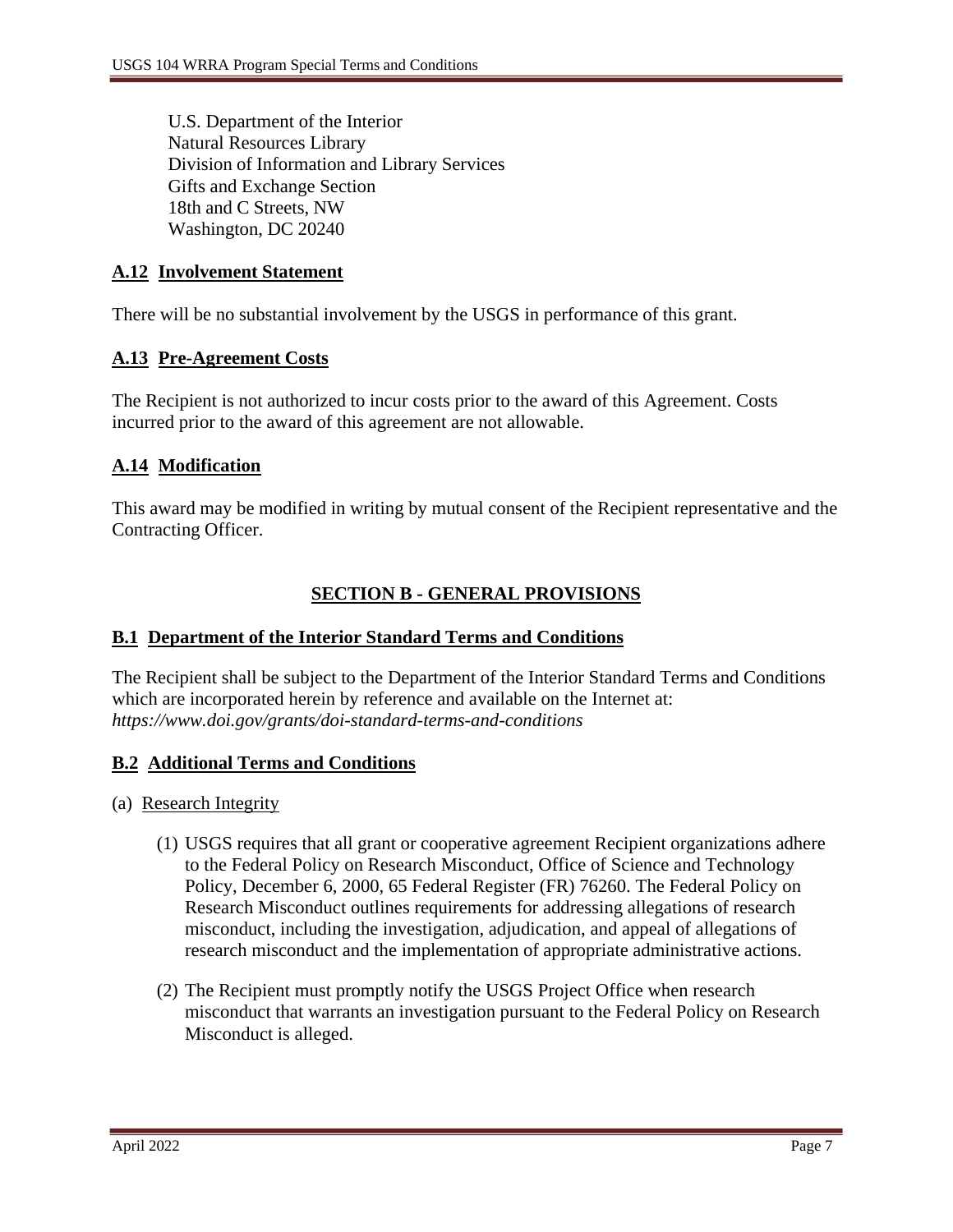### (b) Data Availability

- 1) Applicability. The Department of the Interior is committed to basing its decisions on the best available science and providing the American people with enough information to thoughtfully and substantively evaluate the data, methodology, and analysis used by the Department to inform its decisions.
- 2) Use of Data. The regulations at 2 CFR 200.315 apply to data produced under a Federal award, including the provision that the Federal Government has the right to obtain, reproduce, publish, or otherwise use the data produced under a Federal award as well as authorize others to receive, reproduce, publish, or otherwise use such data for Federal purposes.
- 3) Availability of Data. The recipient shall make the data produced under this award and any subaward(s) available to the Government for public release, consistent with applicable law, to allow meaningful third-party evaluation and reproduction of the following:
	- a. The scientific data relied upon;
	- b. The analysis replied upon; and
	- c. The methodology, including models, use to gather and analyze the data.

#### (c) Conflict of Interest

- 1) Applicability.
	- a. This section intends to ensure that non-Federal entities and their employees take appropriate steps to avoid conflicts of interest in their responsibilities under or with respect to Federal financial assistance agreements.
	- b. In the procurement of supplies, equipment, construction, and services by recipients and by subrecipients, the conflict of interest provisions in 2 CFR 200.318 apply.
- 2) Requirements.
	- a. Non-Federal entities must avoid prohibited conflicts of interest, including any significant financial interests that could cause a reasonable person to question the recipient's ability to provide impartial, technically sound, and objective performance under or with respect to a Federal financial assistance agreement.
	- b. In addition to any other probations that may apply with respect to conflicts of interest, no key official of an actual or proposed recipient or subrecipient, who is substantially involved in the proposal or project, may have been a former Federal employee who, within the last one (1) year, participated personally and substantially in the evaluation, award, or administration of an award with respect to that recipient or subrecipient or in development of the requirement leading to the funding announcement.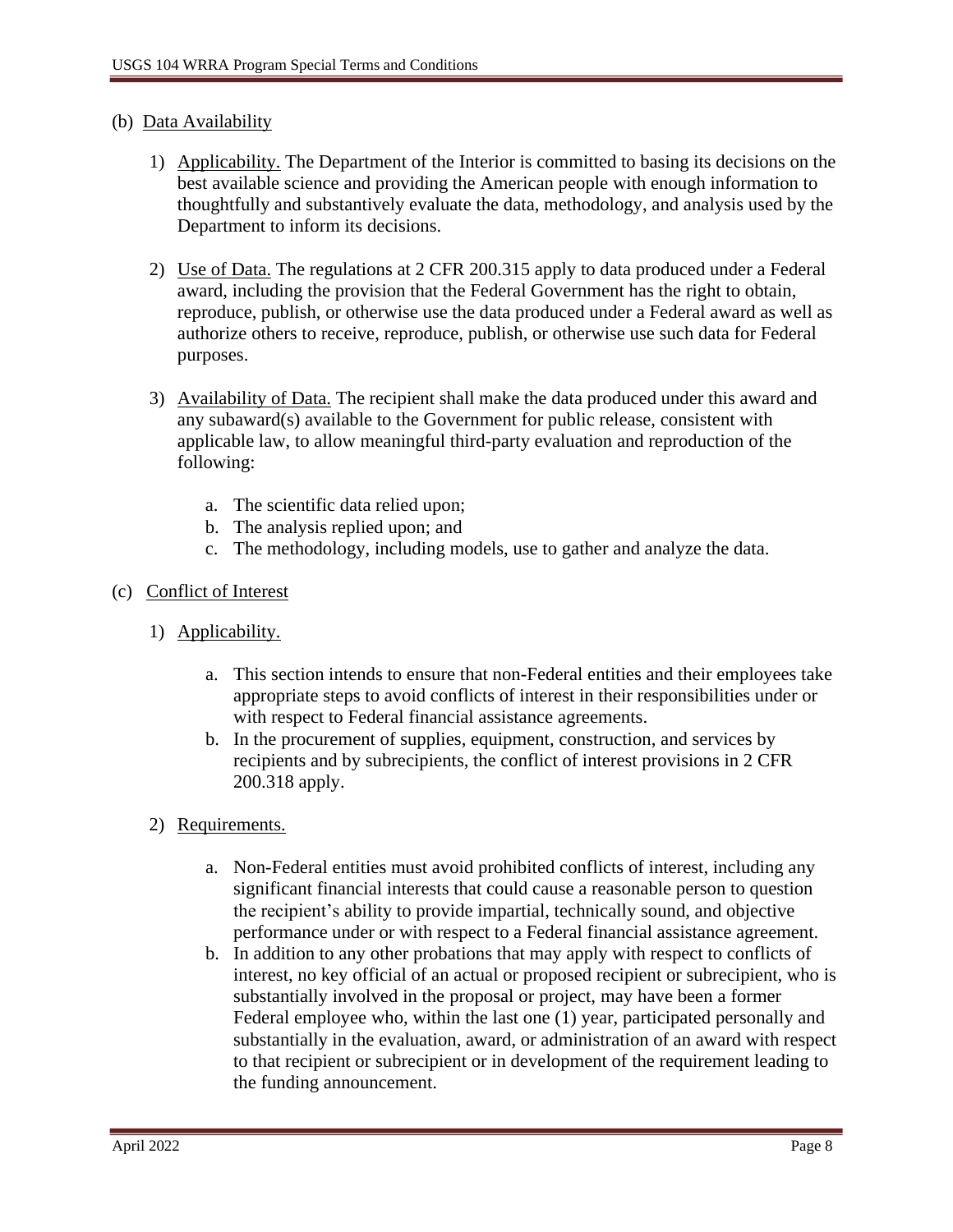- c. No actual or prospective recipient or subrecipient may solicit, obtain, or use nonpublic information regarding the evaluation, award, or administration of an award to that recipient or subrecipient or the development of a Federal financial assistance opportunity that may be of competitive interest to that recipient or subrecipient.
- 3) Notification.
	- a. Non-Federal entities, including applicants for financial assistance awards, must disclose in writing any conflict of interest to the DOI awarding agency or passthrough entity in accordance with 2 CFR 200.112, Conflicts of Interest.
	- b. Recipients must establish internal controls that include, at a minimum, procedures to identify, disclose, and mitigate or eliminate identified conflicts of interest. The recipient is responsible for notifying the USGS Grants Management Official in writing of any conflicts of interest that may arise during the life of the award, including those that have been reported by subrecipients.
- 4) Restrictions on Lobbying. Non-Federal entities are strictly prohibited from using funds under this grant or cooperative agreement for lobbying activities and must provide the required certifications and disclosures pursuant to 43 CFR Part 18 and 31 USC 1352.
- 5) Review Procedures. The USGS Grants Management Official will examine each conflict of interest disclosure on the basis of its particular facts and the nature of the proposed grant or cooperative agreement, and will determine whether a significant potential conflict exists and, if it does, develop and appropriate means for resolving it.
- 6) Enforcement. Failure to resolve conflicts of interest in a matter that satisfies the Government may be cause for termination of the award. Failure to make required disclosures may result in any of remedies described in 2 CFR 200.338, Remedies for Noncompliance, including suspension or debarment (see also 2 CFR Part 180).
- (d) Program Income
	- 1) If the Recipient is an educational institution or nonprofit research organization, any other program income will be added to funds committed to the project by the Federal awarding agency and Recipient and be used to further eligible project or program objectives, as described in 2 CFR 200.307(e)(2).
	- 2) For all other types of Recipients, any other program income will be deducted from total allowable costs to determine the net allowable costs before calculating the Government's share of reimbursable costs, as provided in 2 CFR 200.307(e)(1).